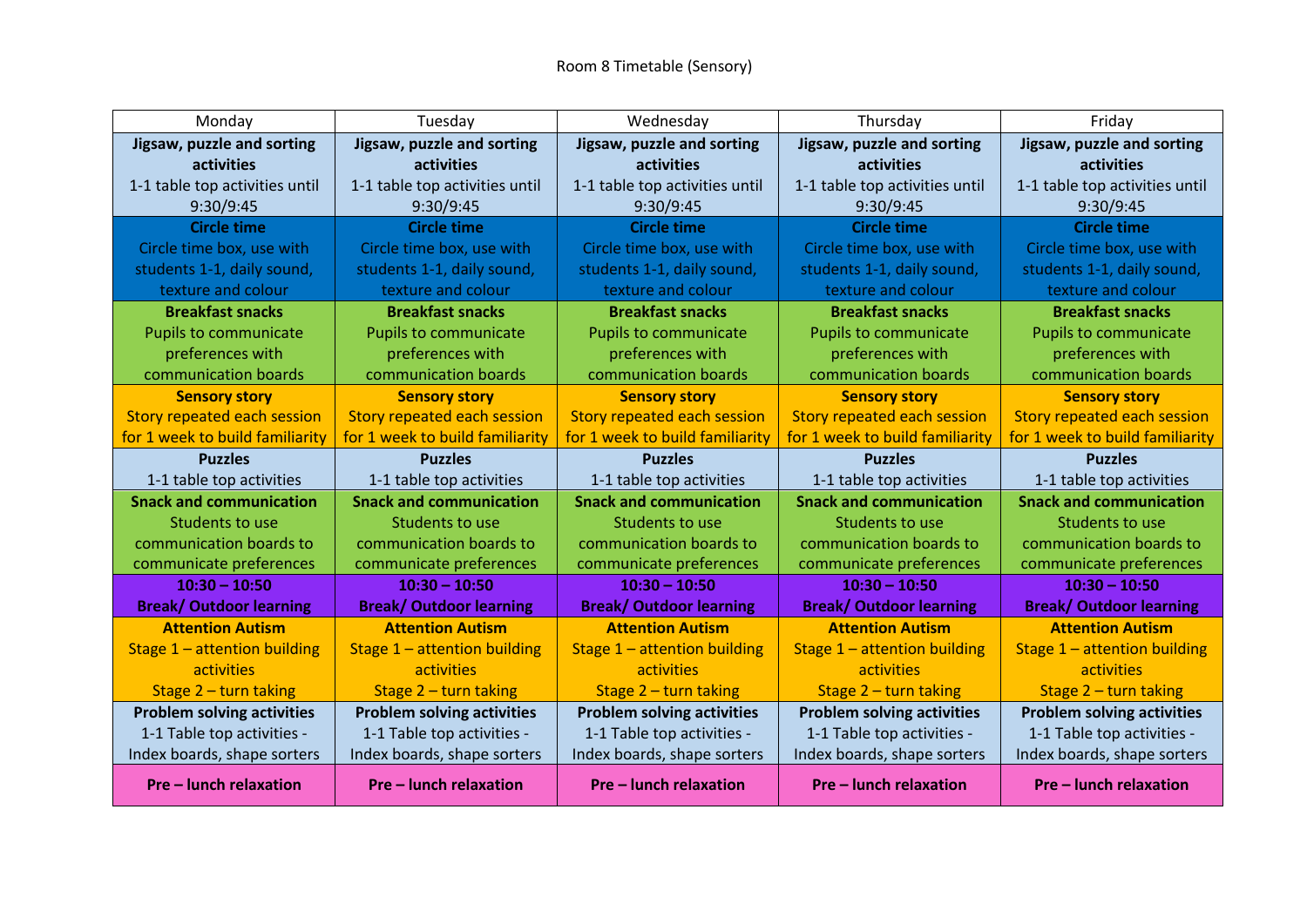| Grab bag - lights and sensory  | Grab bag - lights and sensory  | Grab bag - lights and sensory  | Grab bag - lights and sensory  | Grab bag - lights and sensory  |
|--------------------------------|--------------------------------|--------------------------------|--------------------------------|--------------------------------|
| relaxation activities. Some    | relaxation activities. Some    | relaxation activities. Some    | relaxation activities. Some    | relaxation activities. Some    |
| students 1-1 (NR &MS)          | students 1-1 (NR &MS)          | students 1-1 (NR &MS)          | students 1-1 (NR &MS)          | students 1-1 (NR &MS)          |
| choose activities with choice  | choose activities with choice  | choose activities with choice  | choose activities with choice  | choose activities with choice  |
| board and enjoy with adult     | board and enjoy with adult     | board and enjoy with adult     | board and enjoy with adult     | board and enjoy with adult     |
| support to maintain            | support to maintain            | support to maintain            | support to maintain            | support to maintain            |
| concentration and focus        | concentration and focus        | concentration and focus        | concentration and focus        | concentration and focus        |
| 12:30 - Lunch                  | 12:30 - Lunch                  | 12:30 - Lunch                  | 12:30 - Lunch                  | 12:30 - Lunch                  |
| Students to use                | Students to use                | Students to use                | Students to use                | Students to use                |
| communication boards to        | communication boards to        | communication boards to        | communication boards to        | communication boards to        |
| communicate preferences        | communicate preferences        | communicate preferences        | communicate preferences        | communicate preferences        |
| <b>Outdoor learning</b>        | <b>Outdoor learning</b>        | <b>Outdoor learning</b>        | <b>Outdoor learning</b>        | <b>Outdoor learning</b>        |
| $1 - 1$ communication          | 1-1 communication              | 1-1 communication              | 1-1 communication              | $1 - 1$ communication          |
| Turn taking motivators -       | Turn taking motivators -       | Turn taking motivators -       | Turn taking motivators -       | Turn taking motivators -       |
| students to choose from        | students to choose from        | students to choose from        | students to choose from        | students to choose from        |
| motivators, they have a turn,  | motivators, they have a turn,  | motivators, they have a turn,  | motivators, they have a turn,  | motivators, they have a turn,  |
| then adults turn & repeat      | then adults turn & repeat      | then adults turn & repeat      | then adults turn & repeat      | then adults turn & repeat      |
| <b>Snack and communication</b> | <b>Snack and communication</b> | <b>Snack and communication</b> | <b>Snack and communication</b> | <b>Snack and communication</b> |
| Students to use                | Students to use                | Students to use                | Students to use                | Students to use                |
| communication boards to        | communication boards to        | communication boards to        | communication boards to        | communication boards to        |
| communicate preferences        | communicate preferences        | communicate preferences        | communicate preferences        | communicate preferences        |
| <b>Adult led activity</b>      | <b>Adult led activity</b>      | <b>Adult led activity</b>      | <b>Adult led activity</b>      | <b>Adult led activity</b>      |
| 1-1 work, students to follow   | 1-1 work, students to follow   | 1-1 work, students to follow   | 1-1 work, students to follow   | 1-1 work, students to follow   |
| instructions with adult        | instructions with adult        | instructions with adult        | instructions with adult        | instructions with adult        |
| support to carry out an        | support to carry out an        | support to carry out an        | support to carry out an        | support to carry out an        |
| activity, could be art/ craft/ | activity, could be art/ craft/ | activity, could be art/ craft/ | activity, could be art/ craft/ | activity, could be art/ craft/ |
| construction - focus is on     | construction - focus is on     | construction - focus is on     | construction - focus is on     | construction - focus is on     |
| following simple instructions  | following simple instructions  | following simple instructions  | following simple instructions  | following simple instructions  |
| and not the outcome            | and not the outcome            | and not the outcome            | and not the outcome            | and not the outcome            |
| <b>Sensory relaxation</b>      | <b>Sensory relaxation</b>      | <b>Sensory relaxation</b>      | <b>Sensory relaxation</b>      | <b>Sensory relaxation</b>      |
| Grab bag - lights and sensory  | Grab bag - lights and sensory  | Grab bag - lights and sensory  | Grab bag - lights and sensory  | Grab bag - lights and sensory  |
| massage                        | massage                        | massage                        | massage                        | massage                        |